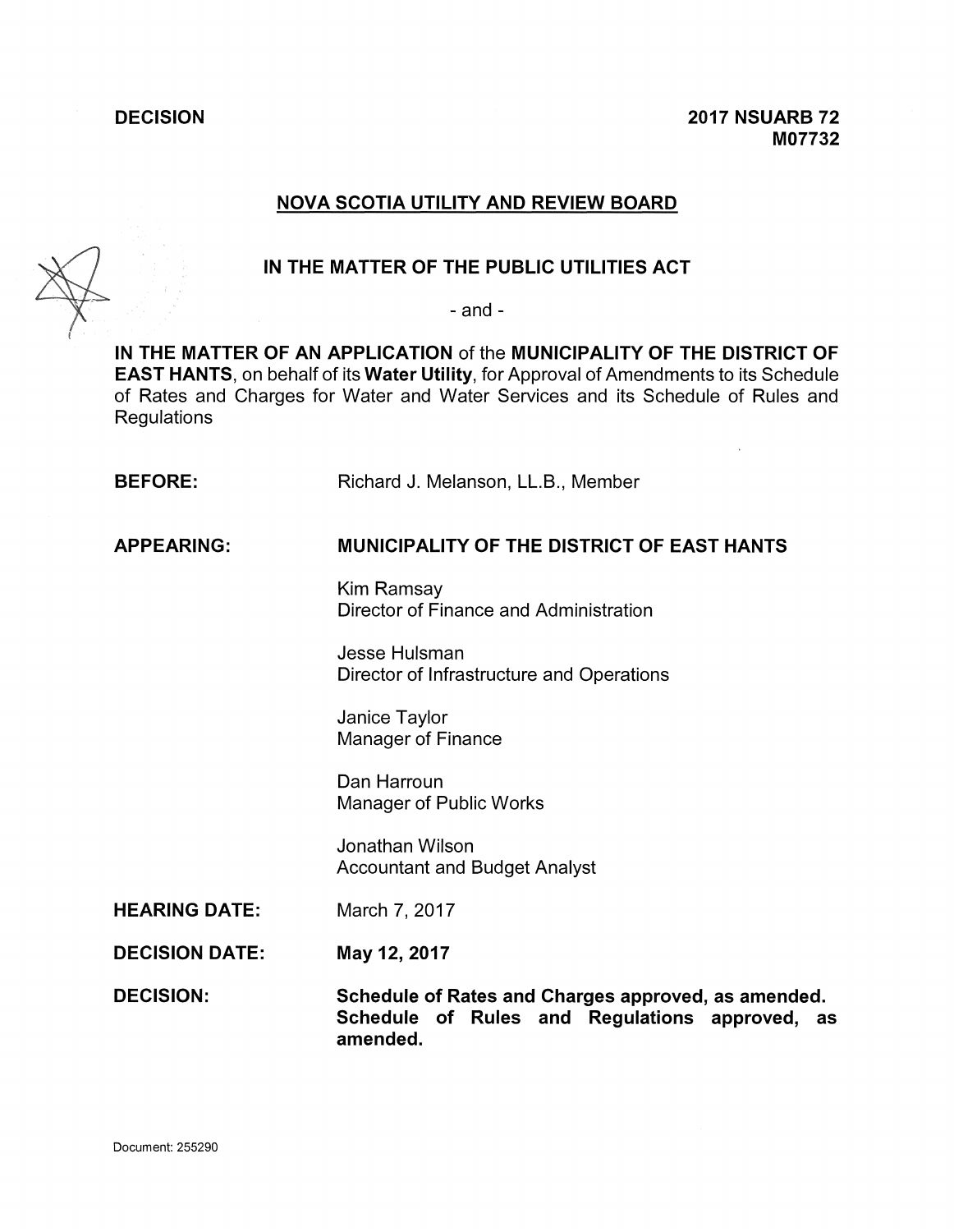#### **<sup>I</sup> SUMMARY**

[1] The Municipality of the District of East Hants ("Municipality") applied to the Nova Scotia Utility and Review Board ("Board") on behalf of its Water Utility ("Utility" or "Applicant") for amendments to its Schedule of Rates and Charges for Water and Water Services and its Schedule of Rules and Regulations pursuant to the *Public Utilities Act,* R.S.N.S. 1989, c. 380 as amended *("Act").* The existing Schedule of Rates for Water and Water Services and Schedule of Rules and Regulations have been in effect since April 1, 2012, and April 1, 2010, respectively. As a part of the last application in 2010, the Board also approved the amalgamation of the Shubenacadie Water Utility and the Regional Water Utility to form the Utility.

[2] A rate study to support the Application ("Rate Study"), dated September 12, 2016, was prepared by Utility staff, and was submitted to the Board on November 1,2016. Information Requests ("IRs") were issued by Board staff on December 16, 2016, and responses were filed on February 1, 2017. The IR responses included revised Worksheets and Schedules of the Rate Study which corrected typographical errors ("typos"), including the average consumption for the 1.5" meter size customer. The revisions had no impact on the rates proposed.

[3] The Application proposed rate increases for the fiscal years 2017/18, 2018/19, and 2019/20 ("Test Years"). For 5/8" meter residential customers, based upon average quarterly consumption, the proposed increases in each of the Test Years are 9%, 8% and 3%, respectively. For all other metered customers, based upon the average quarterly consumption of each meter size, the proposed rate increases are between 4% to 13% in 2017/18, 5% to 9% in 2018/19, and 3% in 2019/20. The correction of the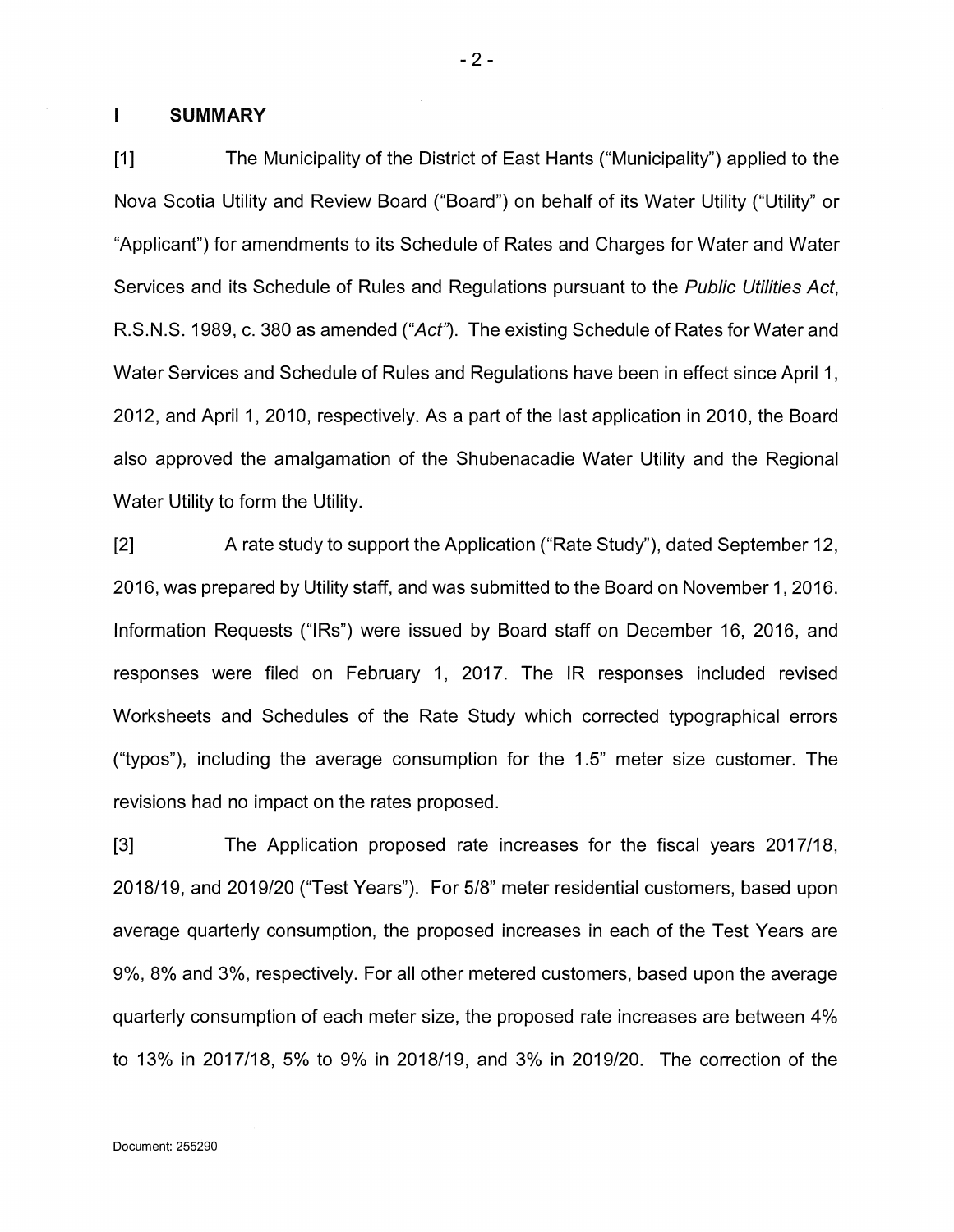average consumption for the 1.5" meter size customers resulted in a proposed average increase in 2018/19 of 9%, compared with the 5% figure indicated in the original Rate Study.

[4] The Application also proposed amendments to the annual public fire protection charge to be paid to the Utility by the Municipality for the provision of water for fire protection service. The total annual public fire protection charge is proposed to decrease by 2% in 2017/18, and increase by 4% and 2% in each of 2018/19 and 2019/20, respectively.

[5] A public hearing was held at the Municipality's Council Chambers on March 7, 2017, after due public notice. The Utility was represented by: Kim Ramsay, Director of Finance and Administration; Jesse Hulsman, Director of Infrastructure and Operations; Janice Taylor, Manager of Finance; Dan Harroun, Manager of Public Works; and Jonathan Wilson, Accountant and Budget Analyst. The Board received two letters of comment prior to the hearing, which questioned the average residential consumption amounts indicated in the Application, and noted concerns with respect to the magnitude of the proposed rates. There were no formal intervenors in the proceeding and no requests to speak.

[6] The Schedule of Rates and Charges and the Schedule of Rules and Regulations are approved, as amended and requested by the Utility.

#### **II INTRODUCTION**

[7] The Utility serves customers in the communities of Enfield, Elmsdale and Lantz, which were previously served by the Regional Water Utility, and Shubenacadie, previously served by the Shubenacadie Water Utility. Although there has been an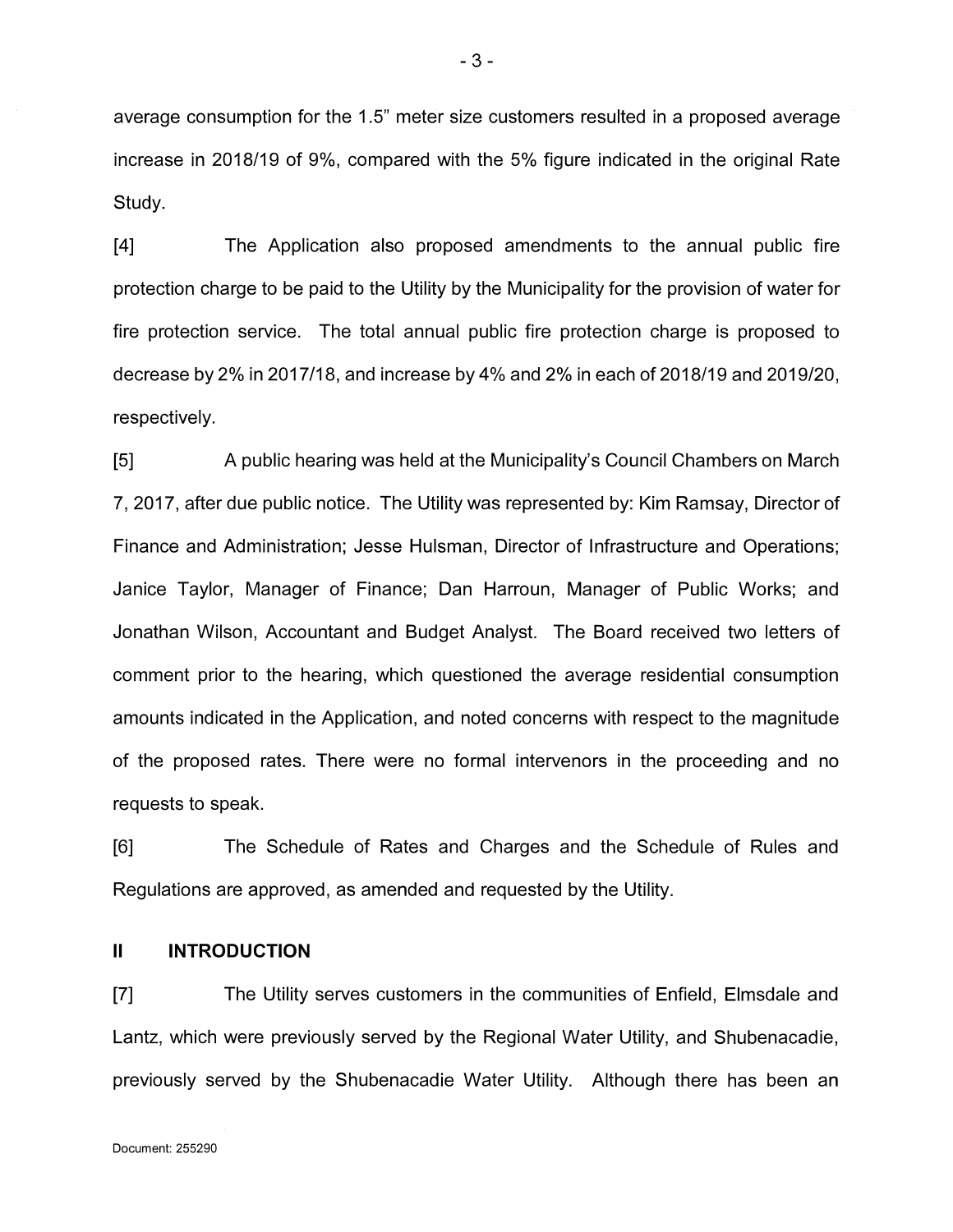increase to the Municipality's serviceable boundary area since the last rate application, the Utility has not, to date, expanded to service any of the new area.

[8] The source of water for the area serviced by the former Regional Water Utility ("Regional Area") is the Shubenacadie River, which is piped to the Enfield water treatment plant. In 2010, an engineered spring, which is a pumping station in Horne Settlement, was constructed to pump water from Grand Lake to the Shubenacadie River during low flow conditions, to allow a minimum supply of raw water to the Enfield plant. The Regional Area has three water towers and the Utility has a bulk water station located in Enfield.

[9] Included in the Application are two capital projects for water mains in the Regional Area for which the Utility has received funding from the Clean Water and Wastewater Fund ("CWWF"). One project is the construction of a new 4.25 km main from the Enfield water treatment plant to the distribution system in Enfield and Elmsdale. The other project is the construction of a new 2.1 km water main from the Elmsdale area to the Lantz tower. In two separate letters dated February 22, 2017, the Utility requested Board approval of these capital projects, which the Board will review as a part of the Application.

[10] The Shubenacadie area has a groundwater source of supply which is treated at the Shubenacadie water treatment plant, which was constructed in 2011. Prior to this, the area's source of supply was Snide's Lake. In addition, a new water tower for the area was commissioned in 2010. This new infrastructure has helped to improve water quality and water services in the Shubenacadie area, including the lack of adequate fire flows noted in the last rate application.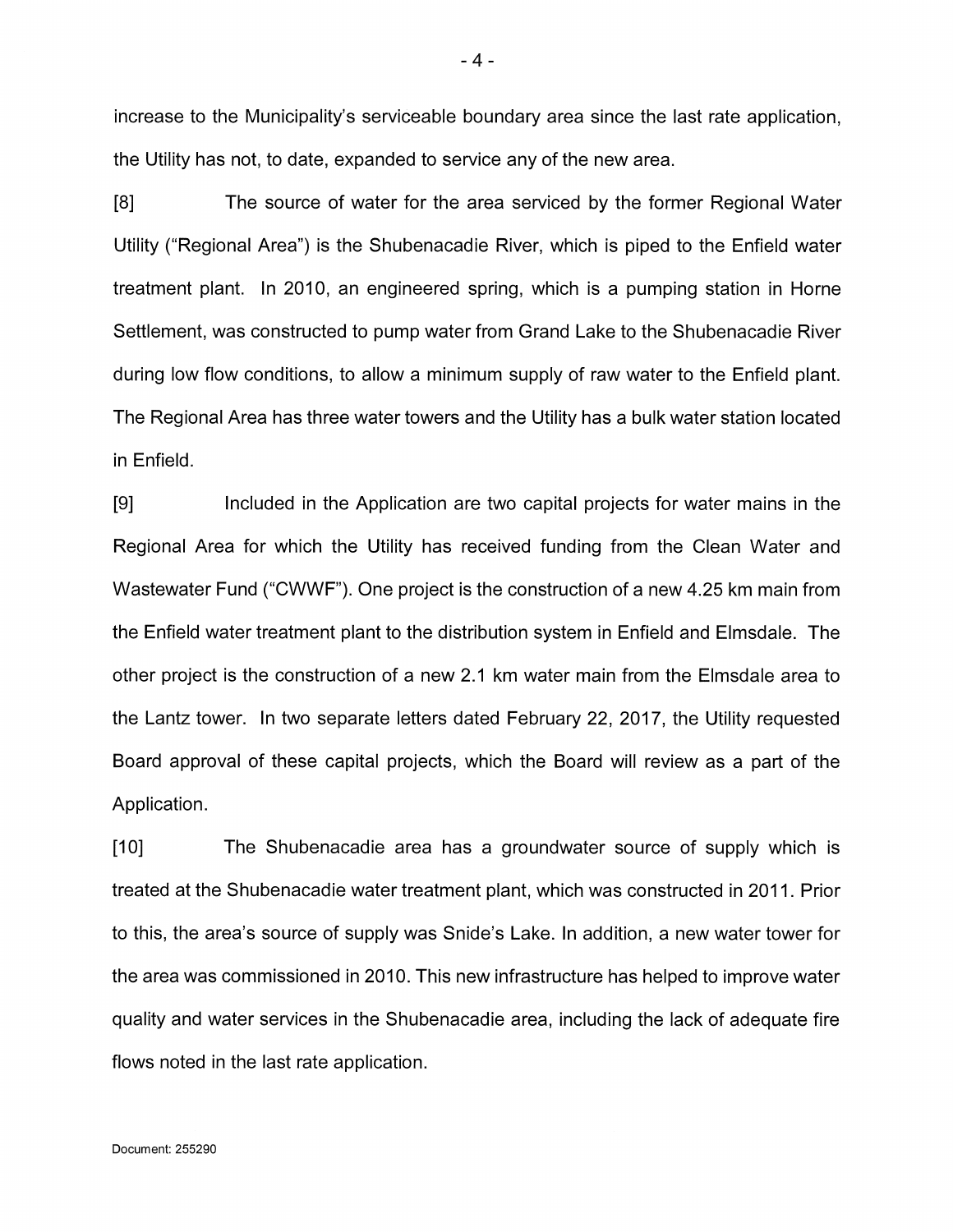[11] The Utility's amount of non-revenue water was discussed as a part of the 2010 application, at which time it was noted that annual water audit and leak detection activities were planned. The current Application noted that approximately 30.5% of the water treated and produced is lost to unknown causes. The Utility explained that due to increased pressure associated with the new Shubenacadie water treatment plant, there was an increase in main breaks, which have since decreased due to a greater emphasis on activities focused on identifying and dealing with main repairs. In addition, a water loss audit was conducted in 2010/11 and a condition assessment, scanning 78% of the Shubenacadie distribution system, was completed in 2015.

[12] The Application identified a source of measured water loss as the underreporting of metered usage due to approximately 60% of the Utility's meters being in use for more than 20 years, the industry standard life span. It was further noted that the existing meters and equipment are becoming obsolete, which has resulted in difficulty in both sourcing meters and repairing the meter reading equipment. The Utility does not have a meter replacement program in place and has traditionally added approximately 100 new meters annually due to existing meter failure, or for new installations.

[13] The Application included a water meter replacement program which proposes to replace all meters within a five-year period, beginning in the Test Years. The Utility noted that, based upon industry data, it is expected that water losses can be reduced by approximately 2% with the project, in addition to dealing with the current aging asset issue. In a letter to the Board dated March 8, 2017, the Utility requested Board approval of the program, which the Board will consider as a part of the Application.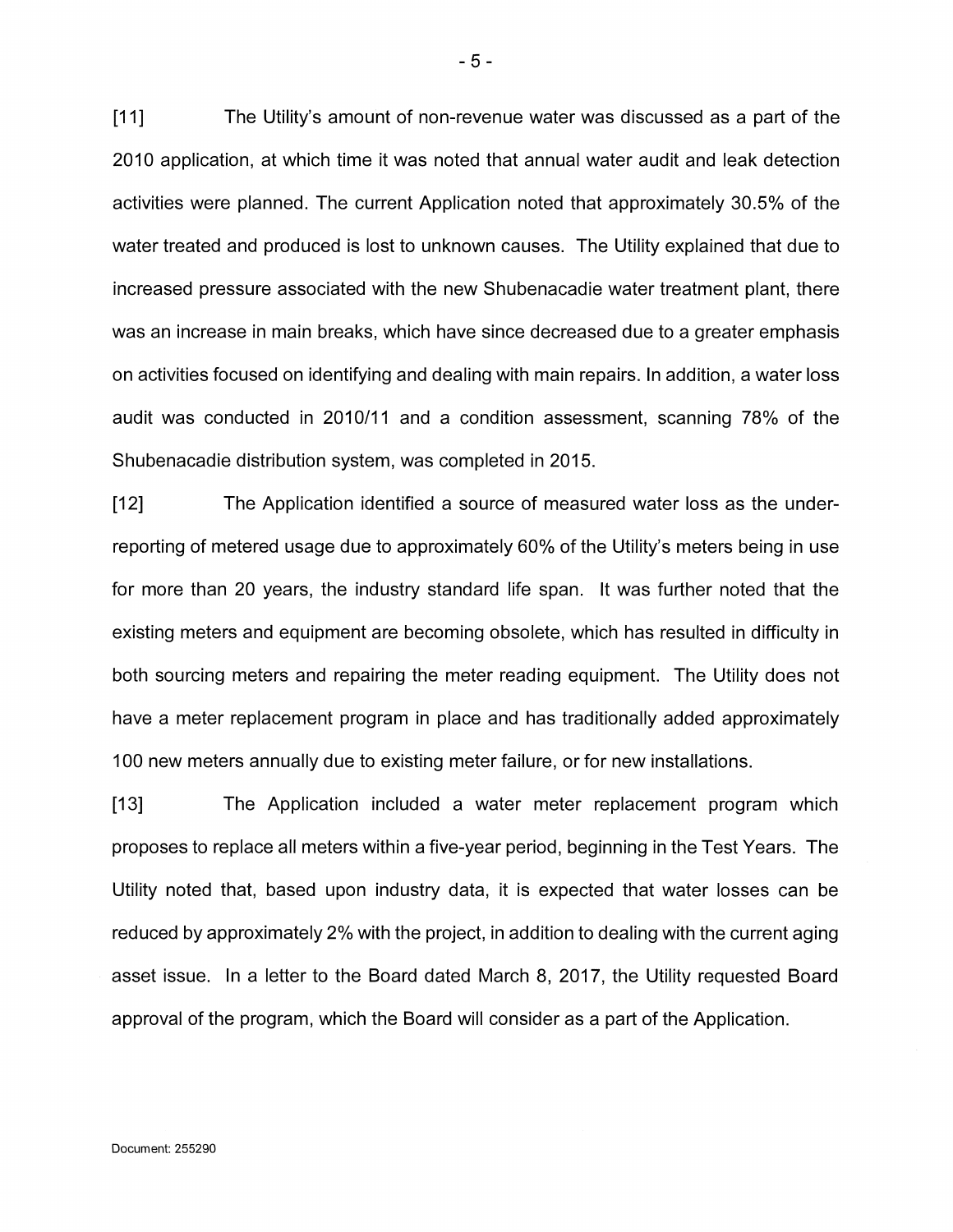[14] The Utility has approximately 2,700 metered customers, of which approximately 90% are residential, the remainder being commercial or industrial customers. The Application projects growth of ten 5/8" meter, residential metered customers in each of the Test Years, two 1.5" meter customers in 2017/18 and one 1.5" meter customer in 2018/19.

[15] The Application was presented to the Board based upon the current financial requirements of the Utility, including the increasing cost of operations and the budgeted capital program.

### **Ill REVENUE REQUIREMENTS**

### **(A) Operating Expenditures**

[16] In response to the IRs, the Applicant explained that there was an immaterial error in the 2015/16 Utility Financial Statements which were prepared and previously filed with the Board. It was noted that the Rate Study contained the correct information and the revised Financial Statements were filed. The Rate Study indicated that in the 2015/16 fiscal year, the Utility had an excess of expenditures over revenues of \$45,221, with an accumulated operating surplus, as presented in the restated 2015/16 Financial Statements, of \$1,350,663. It is projected that without a rate adjustment, the excess of expenditures over revenues will increase annually to \$341,659 at the end of the 2019/20 fiscal year.

[17] Ms. Ramsay explained that although the Utility had an accumulated surplus balance of \$1.35 million as at March 31,2016, it will be reduced to \$0 within three or four years at the current projections, or with an unexpected number of main breaks, justifying the timing of the current Application. The Applicant further noted that increasing operating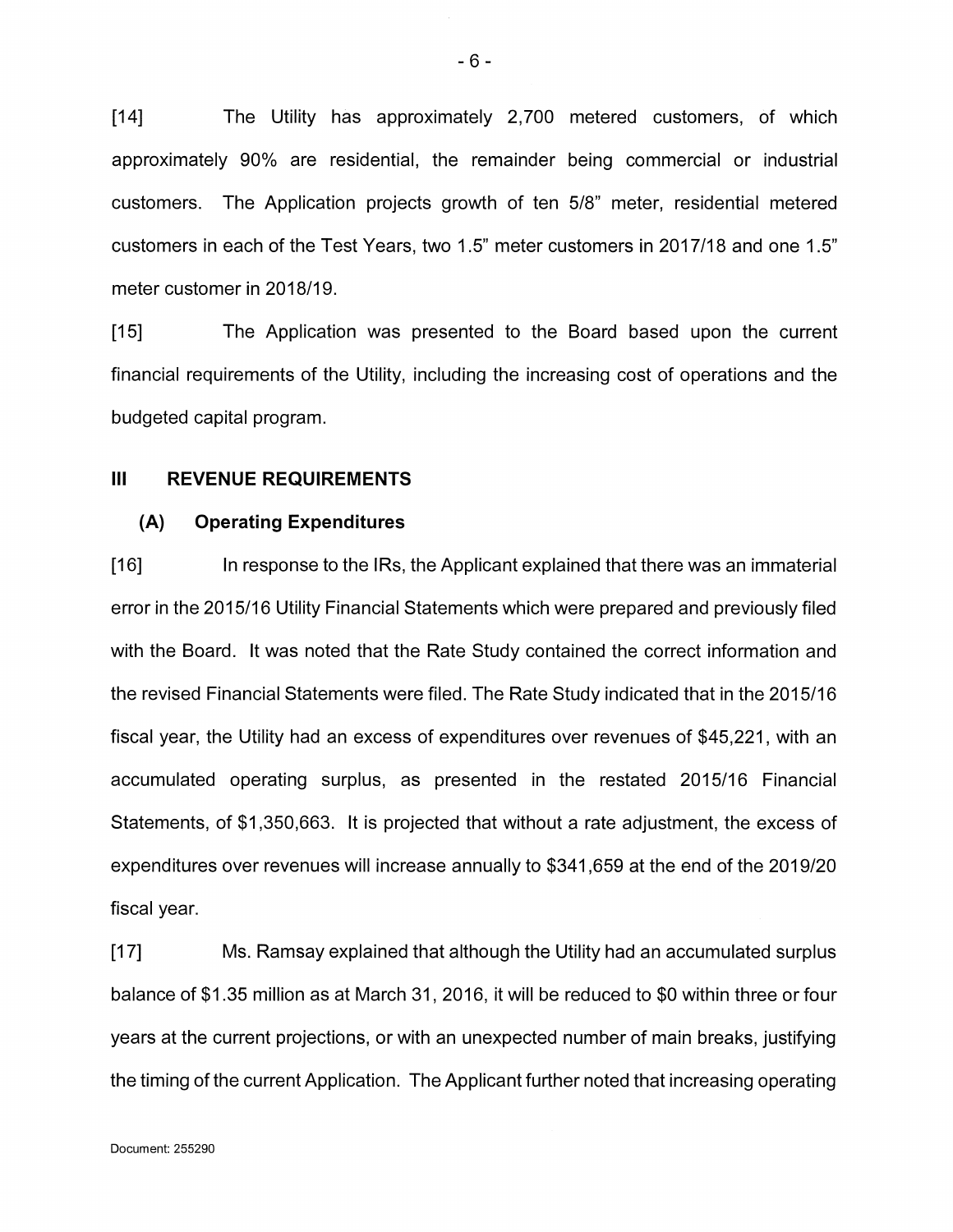costs, combined with decreasing consumption, and thus a reduction of revenue, has contributed to the recent operating deficit situation.

[18] The Utility operates an annual budget of approximately \$2.3 million. The Applicant explained its budgeting process consists of the preparation of expense estimates, based upon prior year results, by the various departments, and an estimate of revenues, based upon average trends, by the Department of Finance and Administration. After review with the CAO, and approval, the budget is presented to Council for approval.

[19] The Applicant stated that a portion of the Utility's administrative costs, such as salaries, benefits, and other common costs shared with the Municipality, are allocated using a formula, with the Utility charged 44% of the systems-related overhead costs. All direct Utility related costs are posted to the related Utility cost centre.

[20] The Application provided explanations for the projections of the various operating expense items, with further details provided in the IR responses. The source of supply expense is projected to decrease from a forecasted amount of \$28,000 in 2016/17 to \$17,500 in each of 2017/18 and 2018/19, and increase to \$18,500 in 2019/20. It was explained that the budget in 2016/17 was increased due to additional costs associated with capping wells and collecting and sampling raw water samples in the Shubenacadie system, which are not expected to continue during the Test Years.

[21 ] The power and pumping expense is budgeted to decrease by approximately \$20,000 in 2017/18 due to changing the purchase of meters as a pumping operating expense to a capital expense on a go-forward basis. In the remaining Test Years, the power and pumping expense is projected to increase by approximately 3% and 0.4%, respectively, which includes expected increases in the cost of power purchased.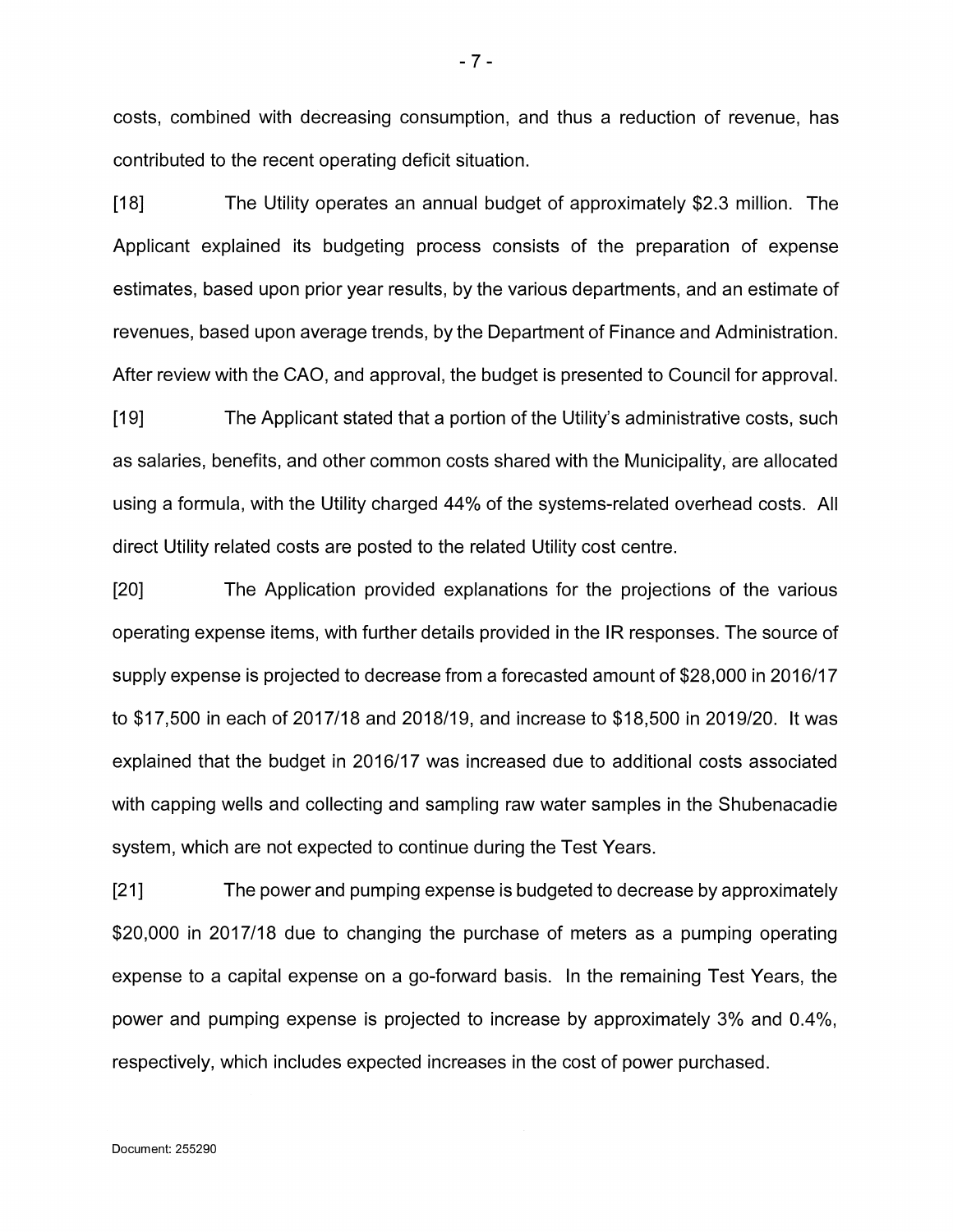[22] The water treatment expense is projected to increase by 1%, 3% and 1%, respectively in each of the Test Years. The Application noted that the larger increase in 2018/19 is mainly due to a projected increase in chemical costs, as the current supply contract expires in 2017/18.

[23] The transmission and distribution expense increased from \$558,653 in 2014/15 to \$681,920 in 2015/16, with a budgeted increase to \$723,067 in 2016/17. The Applicant explained that the 2015/16 budget includes the distribution system scanning project to identify leaks, while the 2016/17 budget includes the easement costs for one of the two transmission main projects. In response to the IRs and further discussed at the hearing, the Applicant noted that its auditors recommended that the easement costs for the main projects be treated as operating expenses, as it is an intangible asset that allows for right of way access. Ms. Ramsay clarified that the inclusion of the easements as an operating expense has no impact on rates, as it is funded through reserves. It was further noted that with the removal of these large projects from the transmission and distribution expense, the forecasted amounts are \$550,235 in 2015/16 and \$548,067 in 2016/17.

[24] The transmission and distribution expense is projected to increase from the 2016/17 forecasted amount by 3% in 2017/18, 2% in 2018/19 and 1% in 2019/20. The largest transmission and distribution expense item relates to maintenance of mains, which the Applicant noted is projected to increase by an additional \$15,000 in 2017/18 due to the purchase of leak detection equipment, which it is anticipated will generate additional repairs.

-8-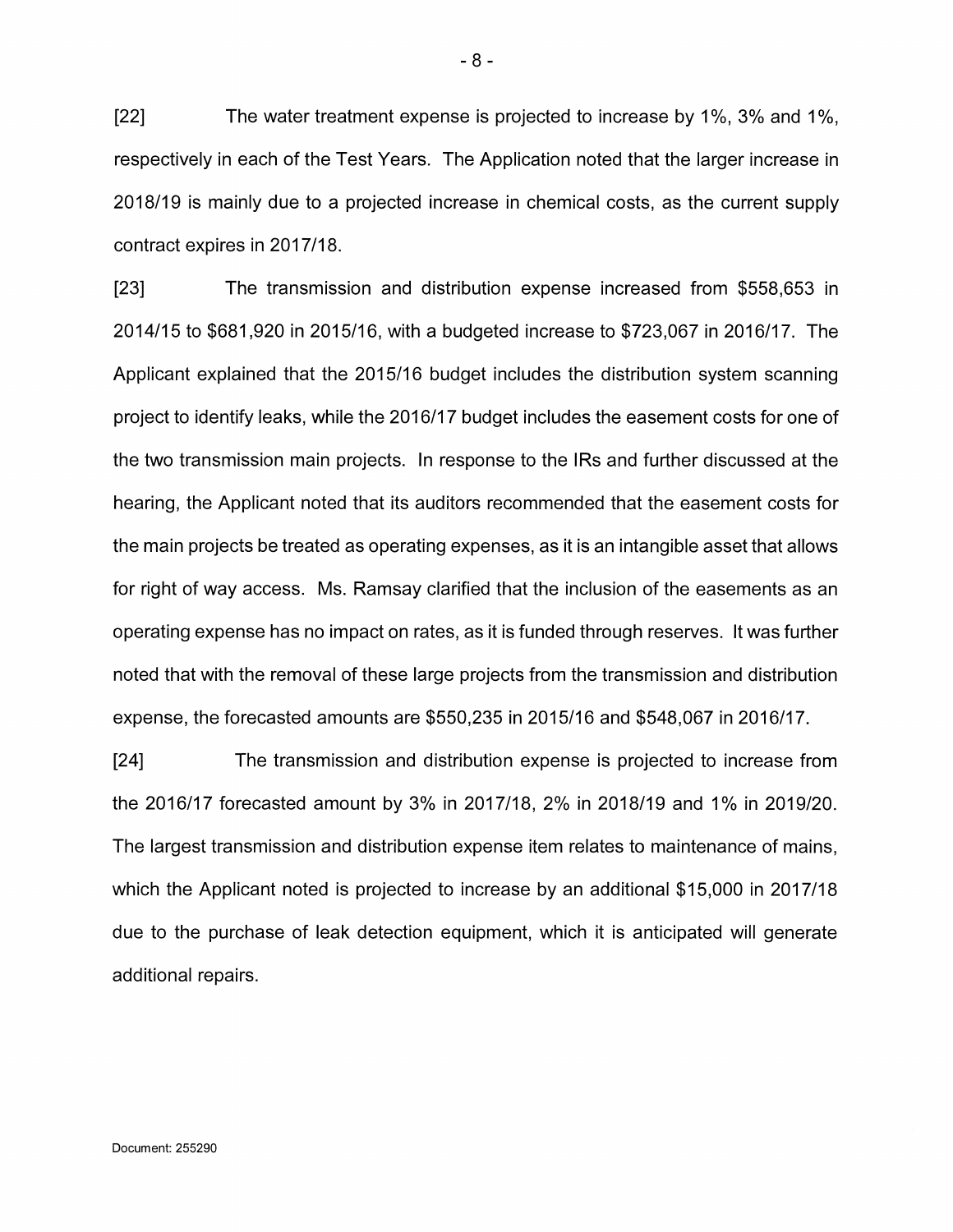[25] The administration and general expense is budgeted to increase by approximately <sup>1</sup> % annually throughout the Test Years. In response to the IRs, the Utility filed revised notes explaining the projected increases in the various cost items.

[26] The projected depreciation expense in each of the Test Years is based upon the planned capital additions. The Utility stated that the depreciation rates used for the various asset classes are consistent with the guidelines set out in the Water Utility Accounting and Reporting Handbook *("Accounting Handbook"),* with the exception of vehicles, which are amortized over four years, with a residual value of \$10,000, compared with the 20% depreciation rate in the *Accounting Handbook.*

[27] The Utility confirmed that the contributed asset depreciation is included in the Utility's revenue requirements to determine the proposed rates. However, it noted that further clarification is required with respect to section  $3035 -$  Capital Assets of the *Accounting Handbook.*

[28] The Utility provided projected operating and capital fund balance sheets in response to the IRs, which showed a decrease in the accumulated operating surplus in 2017/18 with the proposed rate increase. Ms. Ramsay explained that that Utility has requested a phasing-in of the consumption rates in the first two Test Years in order to reduce the rate impact to customers, which will create a deficit, with break-even rates in the final Test Year.

### **Findings**

[29] The Utility is projecting that its operating surplus balance will steadily decrease without an amendment to its rates.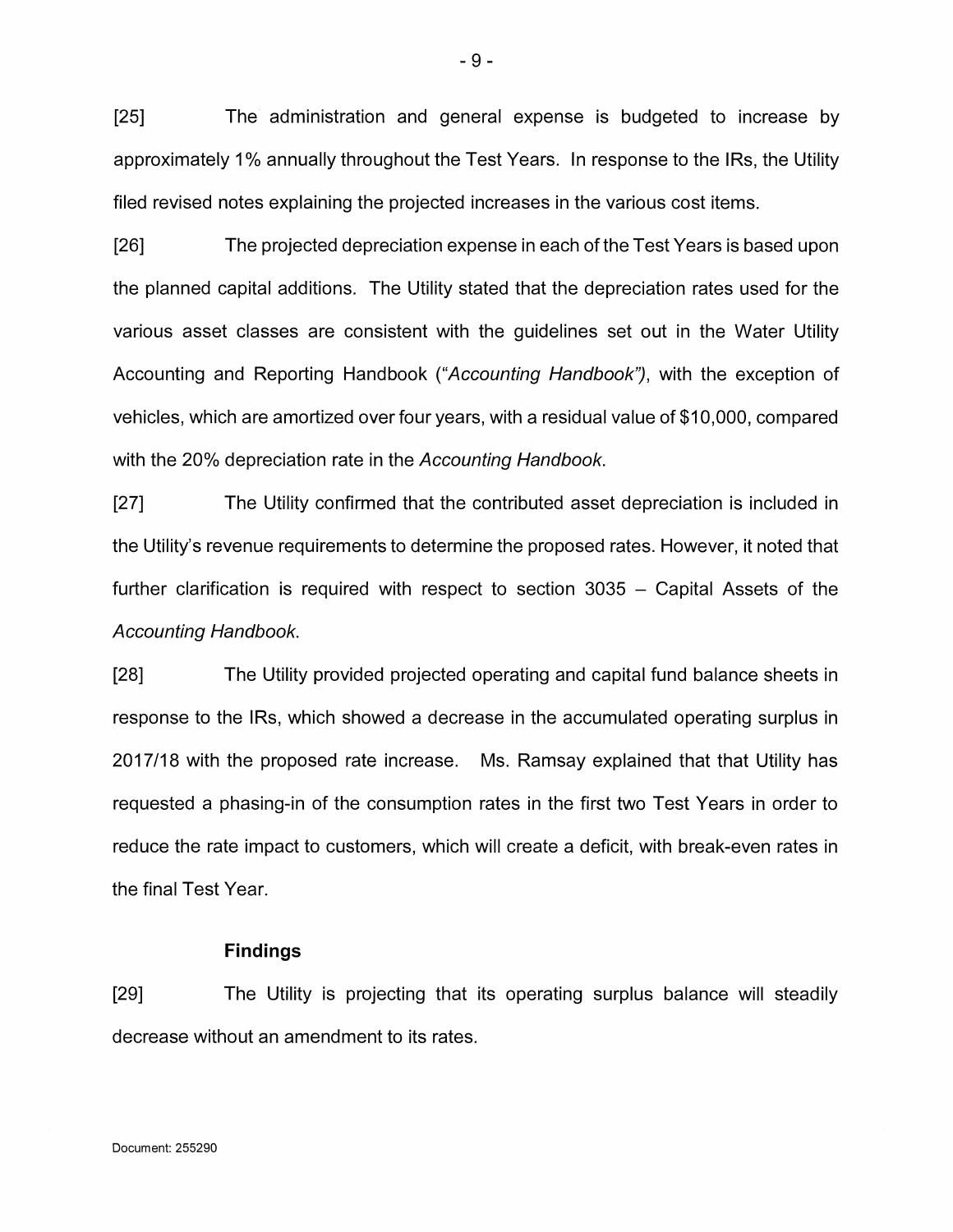[30] The Board accepts the allocation of costs between the Municipality and the Utility. The Board reminds the Utility to review these allocations on a periodic basis to ensure accuracy.

[31] The Board has reviewed the various operating expenses and the explanations provided for the budgeted amounts. The Board is pleased with the Utility's leak detection efforts and its other initiatives to reduce the amount of unaccounted for water and encourages the Utility to continue with these activities. The Board has considered the inclusion of easements as an operating expense, which it accepts given that there is no rate impact.

[32] The Board finds the projected depreciation expense projections and the explanation provided for the depreciation of vehicles to be reasonable. The Utility has confirmed that the depreciation of contributed assets is included in the revenue requirements, which will create funds for future asset replacement. This is especially important given the external funding of the two large transmission main projects proposed during the Test Years. The Board understands that the Utility may continue to have questions with respect to the interpretation of the *Accounting Handbook,* and advises that if this is the case, these concerns be outlined in correspondence to the Board, to be reviewed as a separate matter.

[33] The Board accepts the operating expenses as contained in the Rate Study. The proposed phasing-in of rates will be discussed below.

#### **(B)Capital Budget and Funding**

[34] The Rate Study includes the capital budgets for 2016/17 and each of the Test Years. The 2016/17 budget consists of structures (\$150,000), hydrants (\$60,000)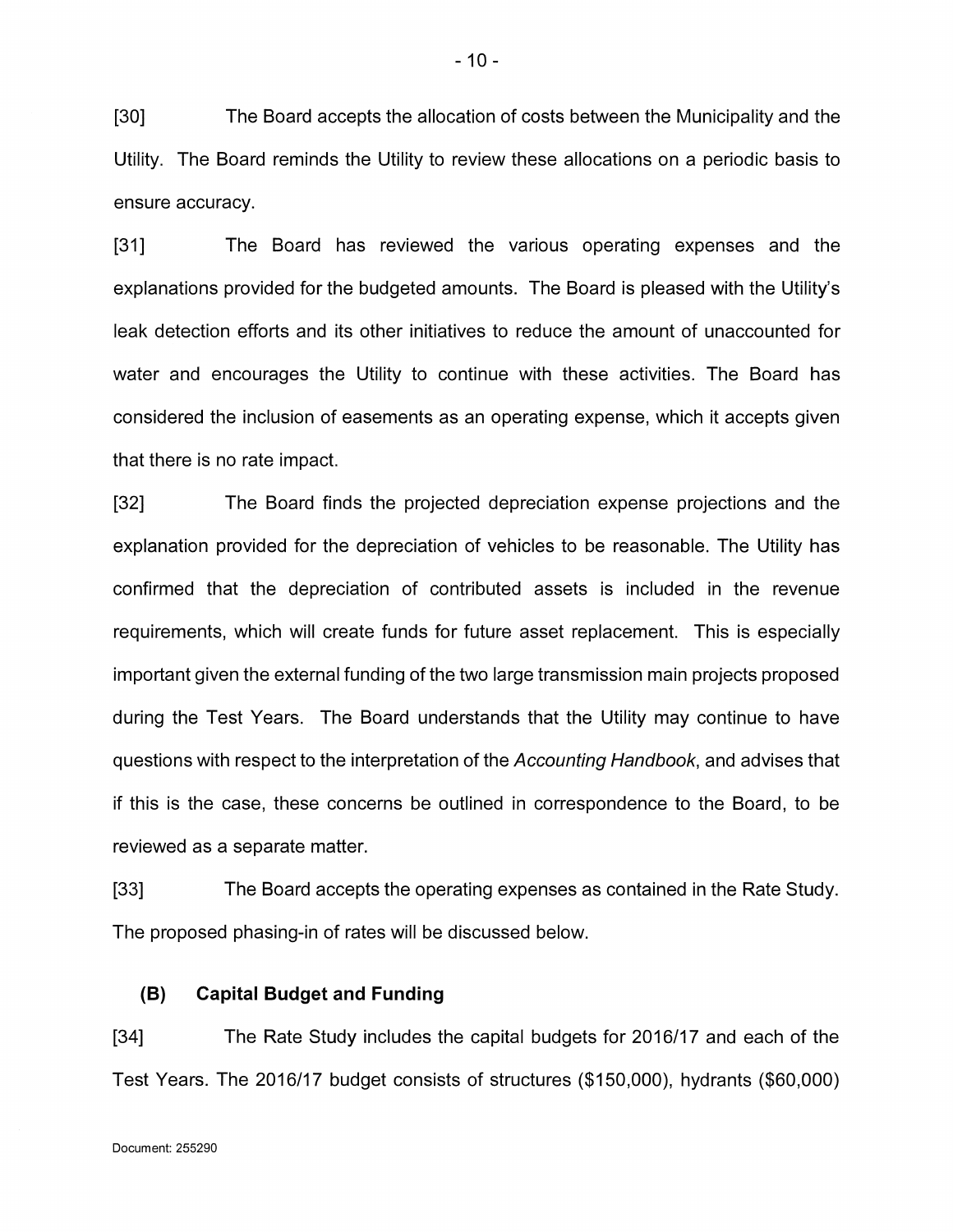and transmission mains (\$177,500), totalling \$387,500. The 2017/18 budget includes treatment equipment (\$25,000), transmission mains (\$3,381,380), hydrants (\$60,000) and meters (\$242,650), totalling \$3,709,030. The 2018/19 capital budget totals \$313,900 and consists of meters (\$253,900) and hydrants (\$60,000). The capital budget for the final Test Year contains vehicles (\$35,000), hydrants (\$60,000) and meters (\$238,250).

[35] In separate correspondence to the Board, the Utility requested Board approval of the Enfield water transmission main, in the amount of \$1,958,880 and the Lantz water transmission main in the amount of \$1,475,000, for a total cost of \$3,433,880. The Utility explained that the difference between this amount and the total budget for transmission mains in the Rate Study of \$3,558,880 (\$177,500 plus \$3,381,380) relates to a third, smaller project on Evergreen Crescent, in the amount of \$125,000.

[36] The Applicant explained that the two water main projects were identified in a 1999 Study which investigated the long-term improvement requirements for water service to the area. The proposed projects will improve the security of water service through providing secondary routing of the water supply and supporting the needs of the system which has outgrown its previous flow design. Each of the projects have received funding of 75% of the estimated capital cost through the CWWF program, with the remainder of the funding to come from the Municipality's Capital Reserves and Obligatory Reserves accounts.

[37] In a letter to the Board dated March 8, 2017, the Utility requested Board approval of its five-year meter replacement program in the amounts of \$212,150 in 2017/18, \$222,650 in 2018/19 and \$206,250 in each of the remaining three years, noting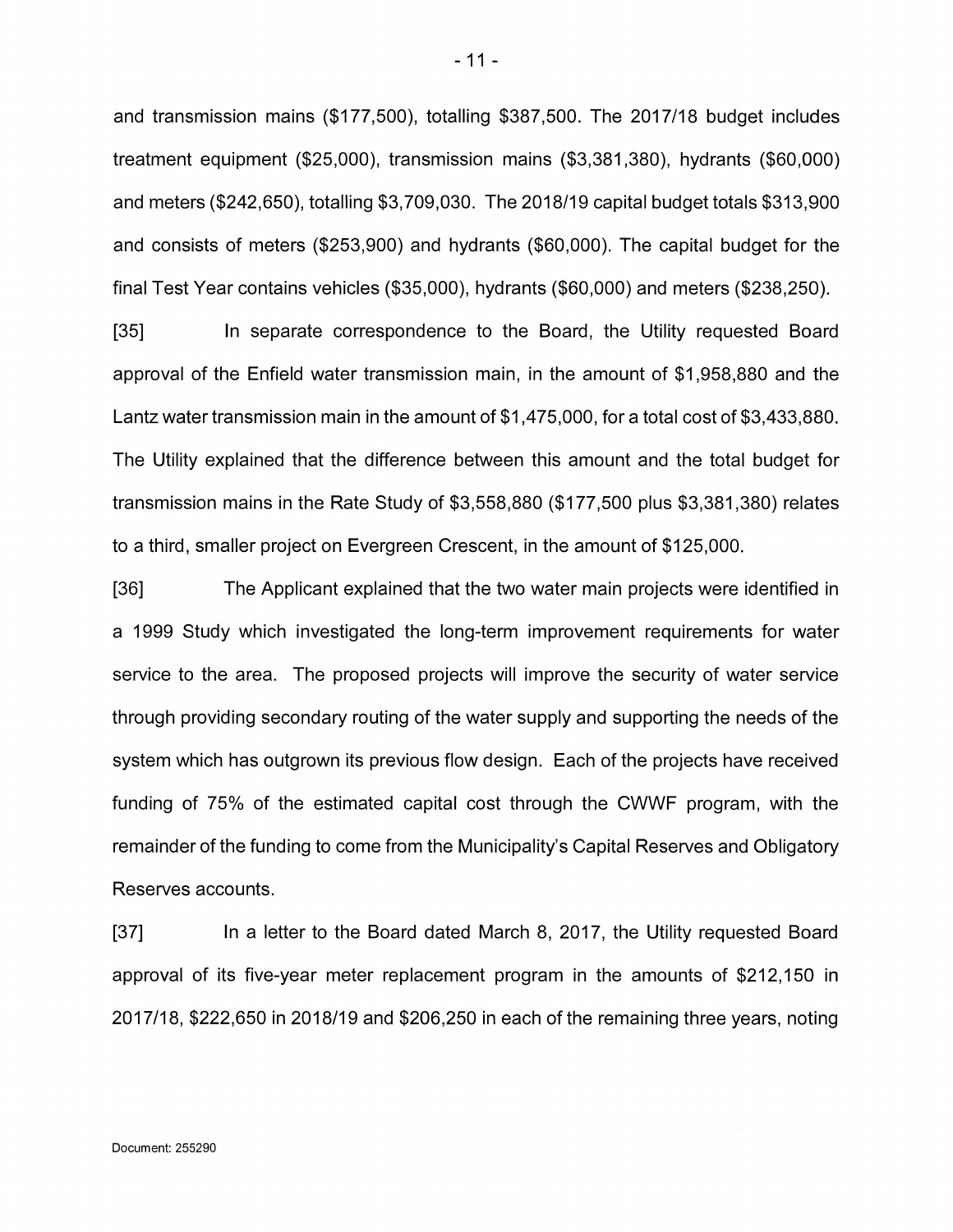that this project is include in the Application. The funding is proposed to come from the Utility's depreciation reserve, which currently has a balance of approximately \$2.3 million.

[38] The proposed meter replacement program will both replace the Utility's existing aging meters and aid in its water loss efforts, as soundings of leaks will be conducted during the meter installations.

[39] The Rate Study sets out the proposed funding of the capital budget:

|                                | 2016/17   | 2017/18     | 2018/19   | 2019/20   |
|--------------------------------|-----------|-------------|-----------|-----------|
| <b>CWWF</b>                    |           | \$2,575,410 |           |           |
| Depreciation                   | \$222,500 | 353,400     | \$282,650 | \$266,250 |
| <b>Capital from Revenue</b>    |           | 30.500      | 31.250    | 67,000    |
| <b>Obligatory Reserve</b>      | 165,000   | 387.375     |           |           |
| <b>Fire Protection Reserve</b> |           | 362,345     |           |           |
| Total                          | \$387,500 | \$3,709,030 | \$313,900 | \$333,250 |

[40] In response to the IRs, the Applicant explained that the Obligatory Reserve (Water Infrastructure) is funded through a charge to new development which is collected by the Municipality and set aside to be used to fund projects that extend the current infrastructure. The Fire Protection Reserve was established after it was recognized that there is a need to create a reserve to fund water projects related to fire protection. The Municipality's area tax rate was used to build up the fund. The reserve is used to fund up to 60% of a project cost that has a fire protection component through a transfer from the Municipality to the Utility. Ms. Ramsay confirmed that the reserves can be used for both capital and operating funding.

[41] The Applicant noted that both the Obligatory Reserve (Water Infrastructure) and the Fire Protection Reserve are not located on the Utility's financial statements, but are found on the Municipality's statements. The current balance of the Obligatory Reserve is approximately \$880,000, while the Fire Protection Reserve has a current balance of \$1.2 million.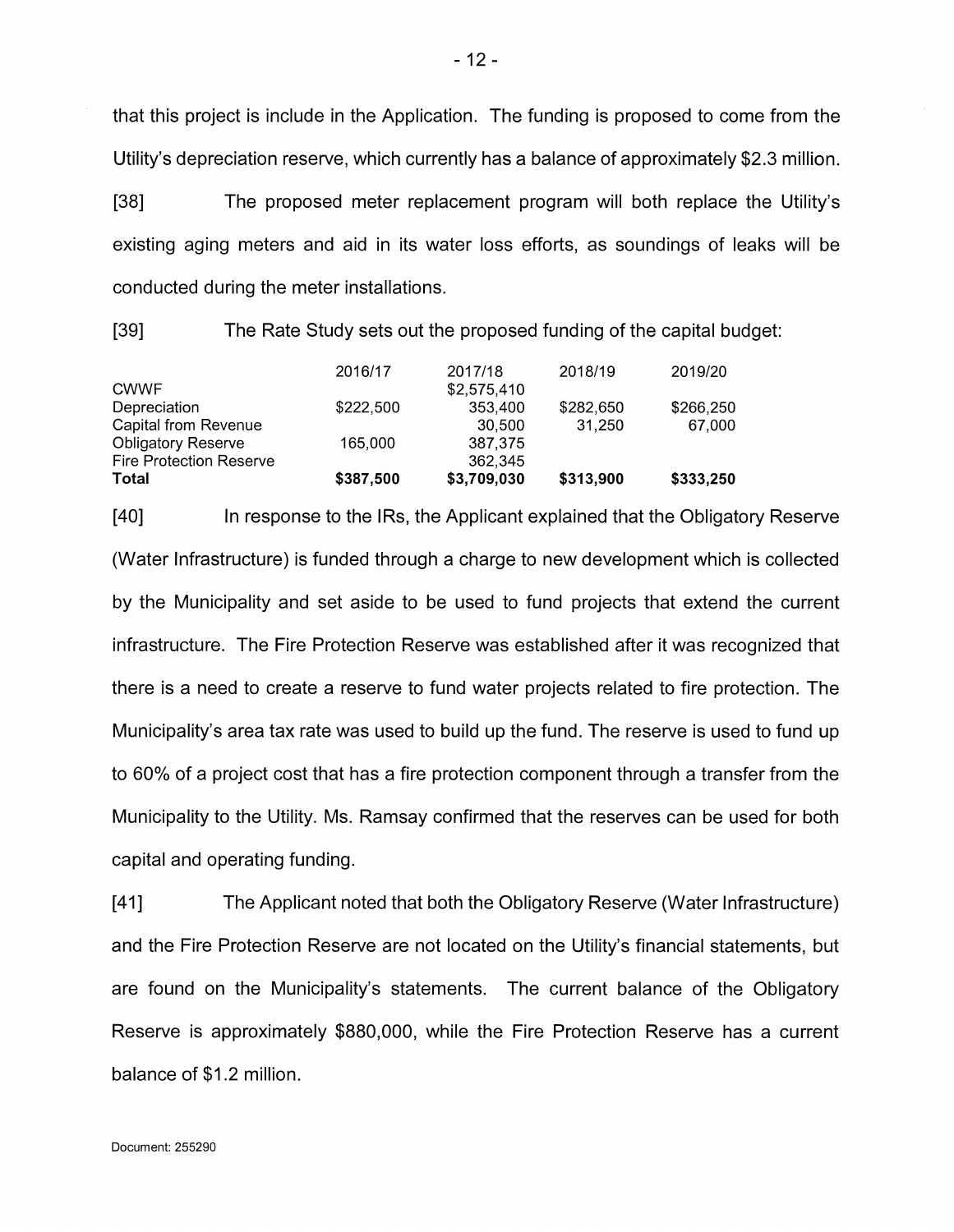#### **Findings**

[42] The Utility's capital budget included in the Rate Study contains the two major water transmission main projects and the meter replacement program, each of which are the subject of separate capital expenditure approvals requested before the Board. The Utility is able to fund these projects, and the remainder of the capital projects in the Test Years, without debt through the CWWF, both Municipal and Utility reserve funds, and capital out of revenue. The Utility has maintained a healthy Depreciation Fund balance and has sufficient depreciation funds to cover the budgeted costs, and the funding from the Municipality is in place. The capital from revenue appears to be used to fund the smaller, more routine projects, such as hydrants.

[43] The Board finds the proposed capital budget to be reasonable, and approves each of the Enfield water transmission main (Matter No. M07899), Lantz water transmission main (Matter No. M07900), and meter replacement program (Matter No. M07952) projects, as set out in the separate correspondence to the Board.

[44] The Utility is further reminded, for future capital projects, that the inclusion of proposed capital projects in the Rate Study does not constitute Board approval of these projects. Separate Board approval is required for projects in excess of \$250,000 as set out in s. 35 of the *Act.*

#### **(C) Non-Operating/Other Revenues and Expenditures**

[45] The other operating revenue projected in the Rate Study relates to sundry/administration fees in the annual amount of \$14,625, and bulk water revenue, in the annual amount of \$33,000. The Utility currently has 129 bulk water customers who obtain water from the bulk fill station in Enfield.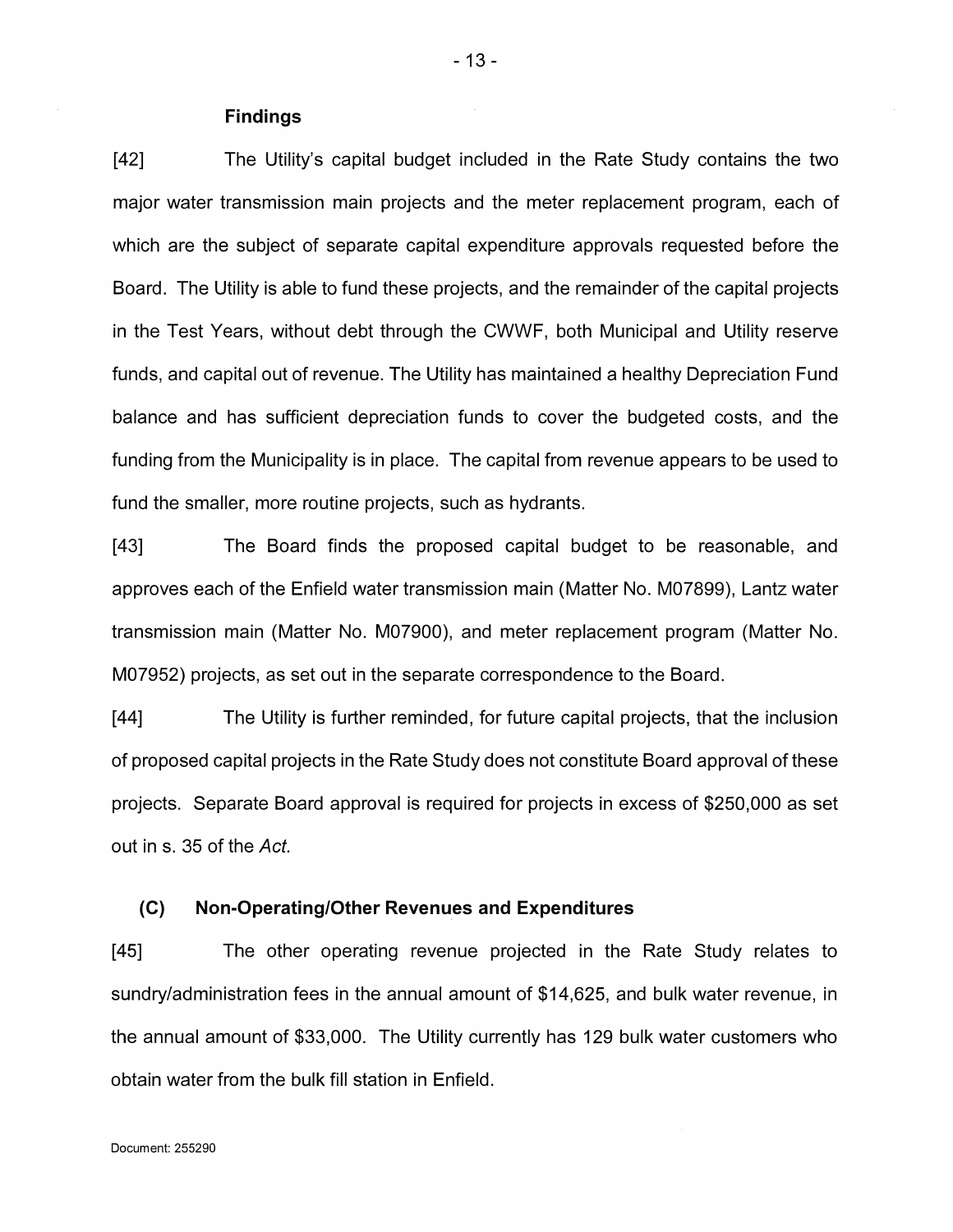[46] The Applicant explained that the methodology used to calculate the bulk water rate is proposed to change from the previous rate application, as it was deemed to be too high, based upon a review of other bulk water rates by Utility staff. It noted:

...The methodology used is based on the percentage of bulk water consumption versus the total consumption for the water utility. The ratio calculated determined that 3% of water used related to bulk water customers. As a result, the water utility charged 3% of water treatment costs to bulk water customers along with 2.5% of all other costs.

[Exhibit E-4, IR-38]

The Applicant further explained that the 2.5% allocation was calculated for indirect costs other than the water treatment costs. The bulk water rate, with the revised methodology is proposed to increase by 49%, 5% and 2%, respectively in each of the Test Years.

[47] The non-operating revenue consists of investment income of \$5,760 in each of the Test Years. In 2016/17, an amount of \$425,000 is indicated as transfer from the Depreciation Fund, which was discussed during the hearing. Ms. Ramsay noted that it is an offsetting amount to the \$425,000 identified as a non-operating expense for easements. She further confirmed that the easement amount is not included in the calculations for the return on rate base.

[48] The Rate Study included, as a non-operating expense, the debt charges associated with the Utility's existing debt, and capital out of revenue, used to fund the Utility's capital projects in the Test Years, as discussed above. The capital out of revenue is \$30,500 in 2017/18, \$31,250 in 2018/19 and \$67,000 in 2019/20. No new debt is projected in the Test Years. The Board questioned the use of capital from revenue when there is an excess of expenses over revenues. The Applicant explained that it is consistent with its accounting practice to fund small capital projects such as vehicles through accumulated operating surplus.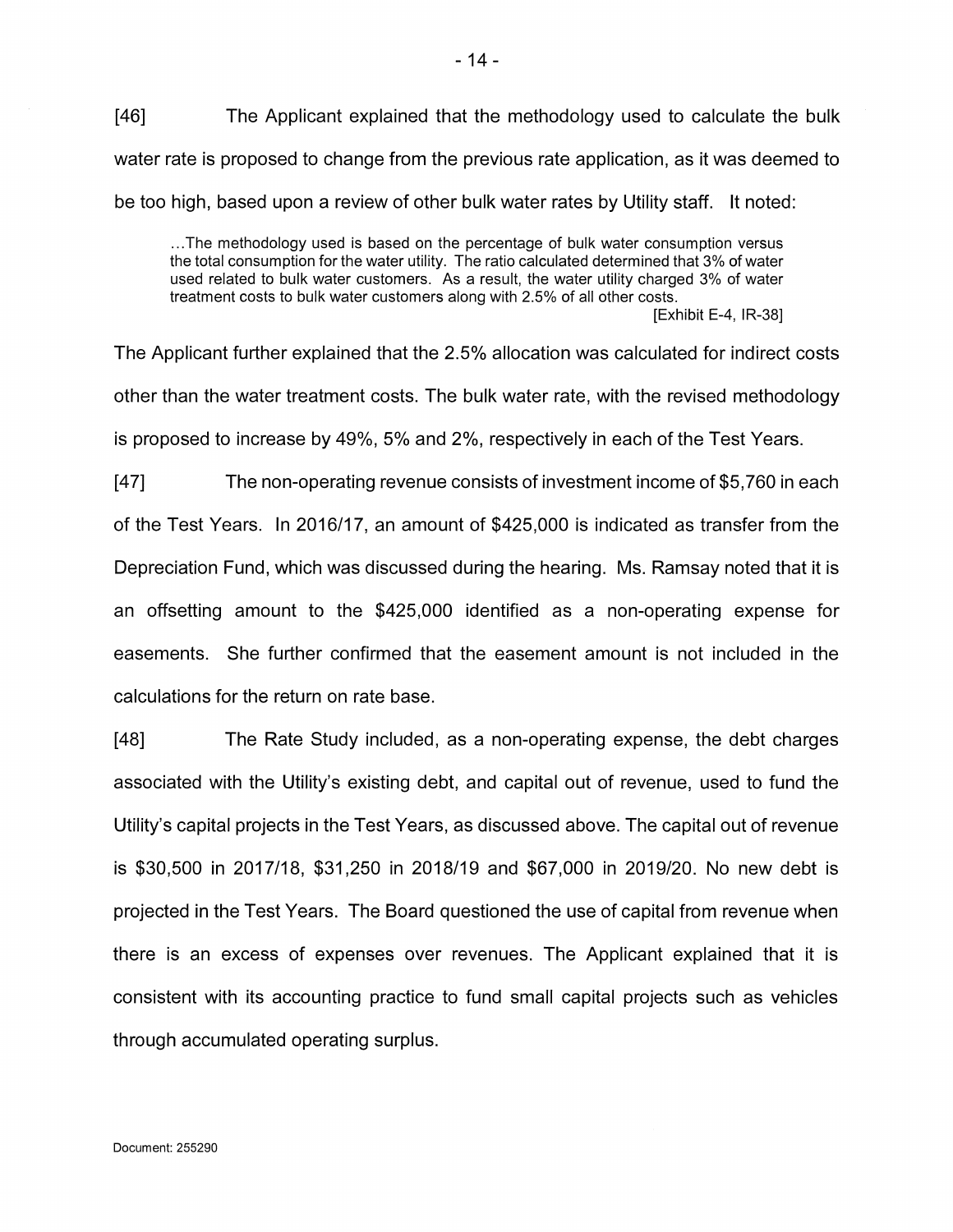[49] The Utility's calculated return on rate base, using the assumptions and projections in the Application, are 3.28%, 3.24% and 3.44%, respectively in each of the three Test Years.

#### **Findings**

[50] The Board finds the Utility's non-operating and other operating revenue to be reasonable, and accepts it as presented. The Board has considered the Utility's calculation of bulk water charges and approves the rates as proposed.

[51] The Board accepts the non-operating expenditures, including the capital from revenue amounts, given the Utility's accumulated operating surplus balance. However, for future reference, the Board advises the Utility to take into consideration its operating position when preparing capital budgets, to ensure that capital from revenue is not used as a funding source at a time when there is an excess of expenses over revenues, and when other sources of funding, such as from the Depreciation Fund, are available.

[52] The Utility is projecting no new debt in the Test Years to fund its capital budget. The Board accepts as reasonable the calculated rates of return.

#### **(D) Allocations of Revenue Requirement**

### **1. Public Fire Protection**

[53] The methodology used in the Rate Study for the determination of the public fire protection charge is in accordance with the *Accounting Handbook.*

[54] The allocation of utility plant in service to public fire protection is calculated to be 30% in each of the Test Years, compared with the current 33% figure. Based upon the calculations, the fire protection charge is proposed to be amended from the most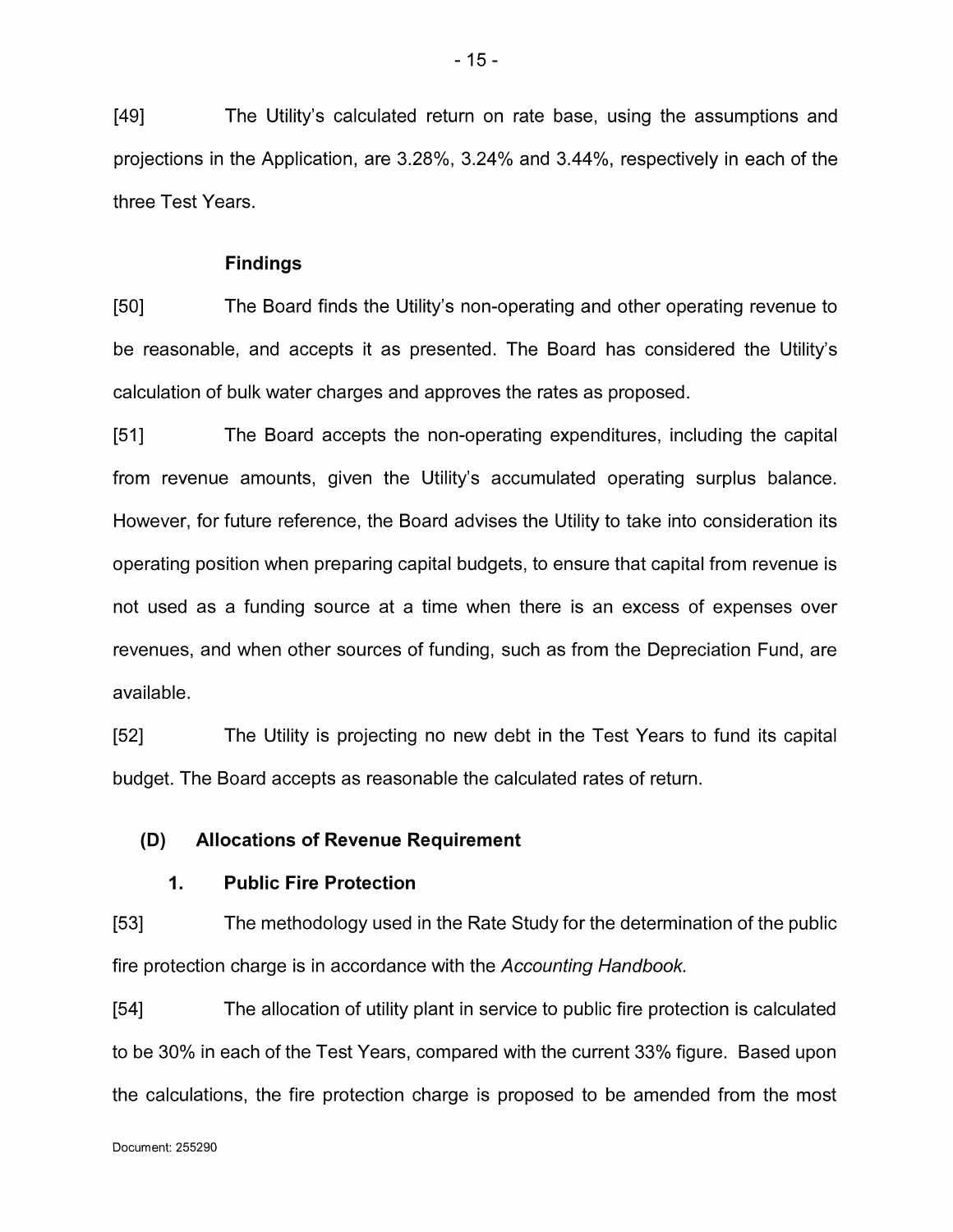recent figure available from the 2015/16 financial statements of \$516,897, to \$508,179 in 2017/18, \$530,474 in 2018/19 and \$543,345 in 2019/20.

[55] The Utility noted that the public fire protection charge to the Municipality is processed for payment on a quarterly basis in conjunction with the water billing cycle.

### **Findings**

[56] The Board accepts the Utility's determination of the fire protection charges, as presented in the Rate Study.

### **2. Utility Customers**

[57] The remaining revenue requirement, after the allocation to the fire protection charges, is to be recovered from the customers of the Utility. The allocations used for the base charge, customer charge, delivery and production are consistent with the methodology used in the last rate application, and are consistent with the *Accounting Handbook.*

[58] There is projected annual growth of ten, 5/8" meter residential customers in each of the Test Years, and two, 1.5" meter customer in 2017/18 and one, 1.5" meter customer in 2018/19, based upon prior years' data and expected growth in the service area.

[59] The Applicant explained that although it has experienced some decrease in water consumption volumes since the last rate application, it does not expect further decreases in the next few years. The average consumption per meter size in the first Test Year (2017/18) is projected to remain the same as the level in 2016/17. However, as previously noted, due to the age of the existing meters, the Applicant believes that the current consumption volume is under-recorded. With the proposed meter replacement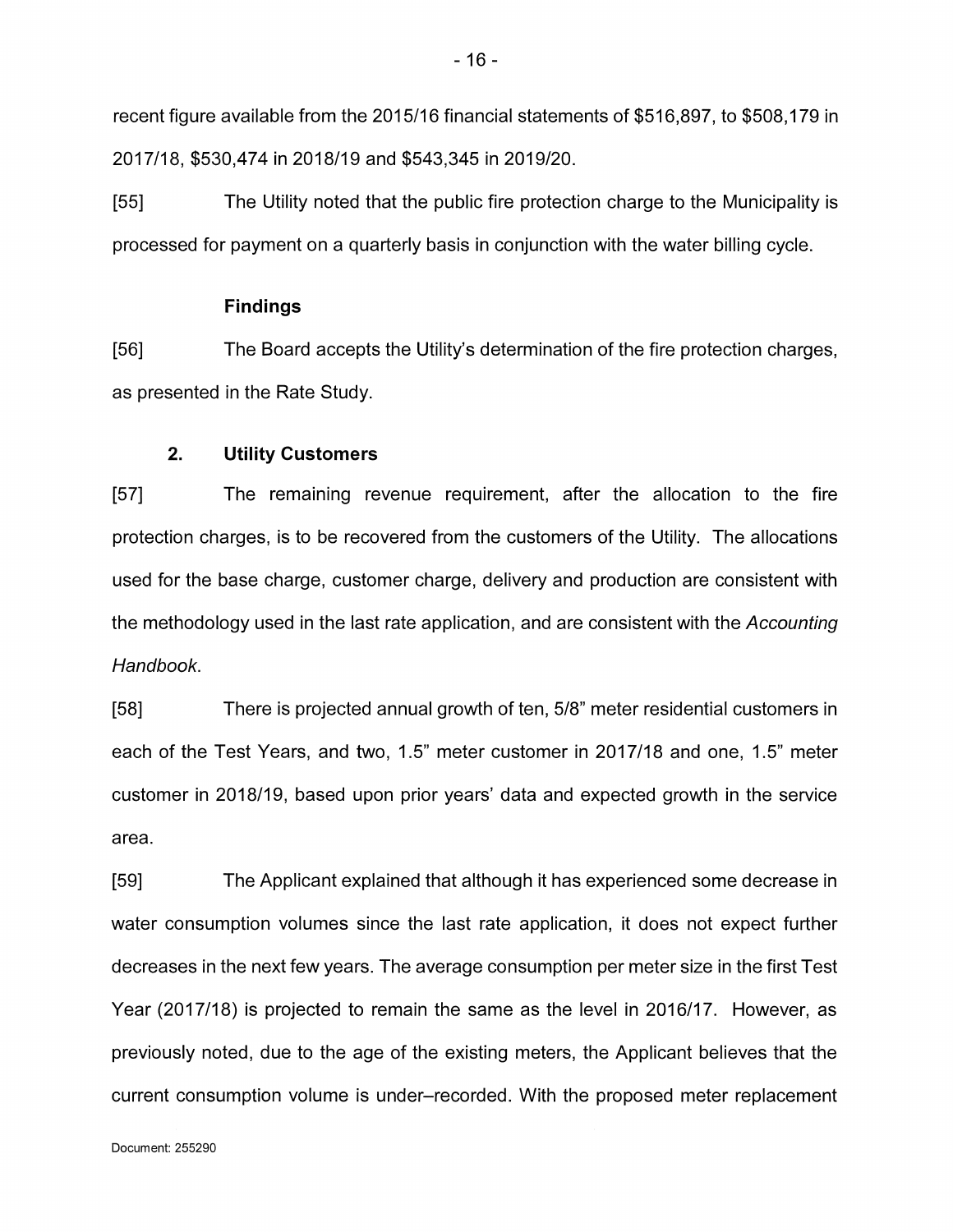program, a 2% increase in the billable consumption, based upon industry experience, has been projected. Ms. Ramsay clarified during the hearing that the projected 2% increase in consumption is the total over the five-year meter replacement period, which has been prorated on a yearly basis over the Test Years. An error in the average 1.5" meter size average consumption was revised in response to the IRs which has no impact on rates, but changed the average bill for that meter size as presented in the Rate Study.

[60] Ms. Ramsay explained that very little change in base charges are proposed during the Test Years, with a slight decrease in 2017/18. The consumption rates proposed are slightly less than the calculated amounts in each of 2017/18 and 2018/19, which results in a projected revenue deficiency in those years of \$92,557 and \$21,426, respectively. The Applicant explained that it decided to phase-in the new rates in order to ease the financial burden on the customers. In the final Test Year, the calculated, breakeven rates are proposed.

[61] The proposed rates include a new base charge identified as a 3" compound meter. The Applicant explained that two customers currently require this size meter which is a device containing two 3" meters, with the second meter beginning to read when the first meter reaches a high volume of water passing through. It was noted that these customers have been paying the equivalent to the 3" meter base charge for each meter, and this Application requests that this 3" compound meter rate be formalized.

[62] The Board received two letters of comment from customers of the Utility. The main issue of concern, other than the rates proposed, was the magnitude of the average residential customer water bill, based upon average consumption. Ms. Ramsay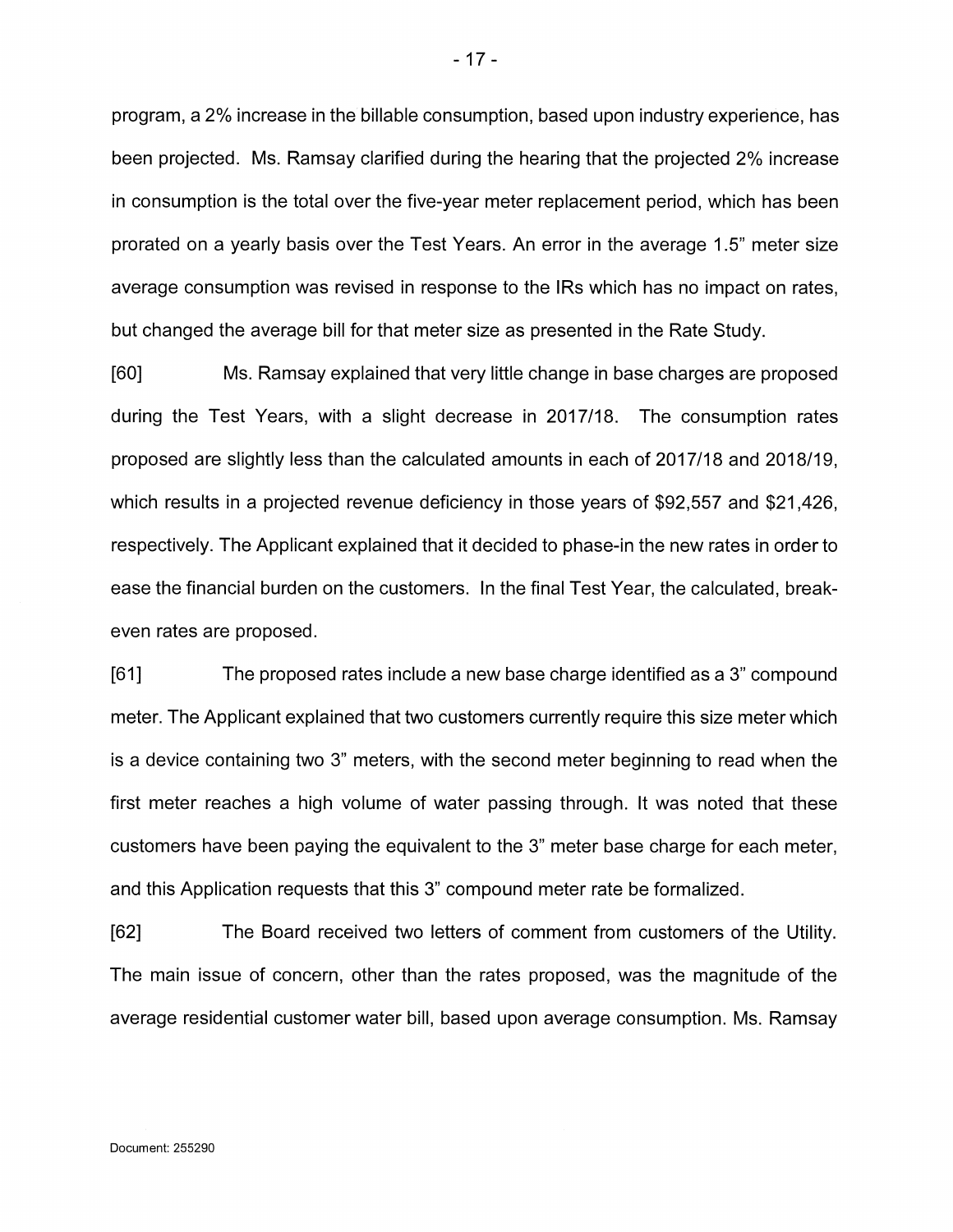commented that the variability in water usage among residential customers is significant, with the amount very individual. She added:

...So, yes, the averages aren't necessarily what individual people are experiencing but across the utility for all of those different - - for all of those five-eighths-inch meters that is what our numbers are telling us.

[Transcript, p. 57]

### **Findings**

[63] The Board accepts the base charges as presented in the Rate Study, including the rate for the 3" combined meter, which is simply twice the rate calculated for a 3" meter size.

[64] The Board notes that the majority of recent water utility rate applications have proposed a decrease in water consumption, which has been a general trend. However, given that the Utility's current consumption volumes measured appear to be questionable, the Board accepts the volumes projected in the Rate Study. The Board accepts the methodology used by the Utility in the calculation of consumption rates, including the phase-in of rates, given that the Utility currently has an accumulated operating surplus to "cover" any resulting shortfall in the first two Test Years.

### **(E)Schedule of Rates and Charges**

[65] In addition to the rates for water supply to its customers, the Application proposed amendments to several existing miscellaneous rates and charges to both better reflect the cost to provide the service, and to be more in line with rates charged by other water utilities in the Province.

[66] As a result of a typo in rate item 5 "Rates for Privately Owned Hydrants", the Applicant refiled the corrected Schedule in response to the IRs.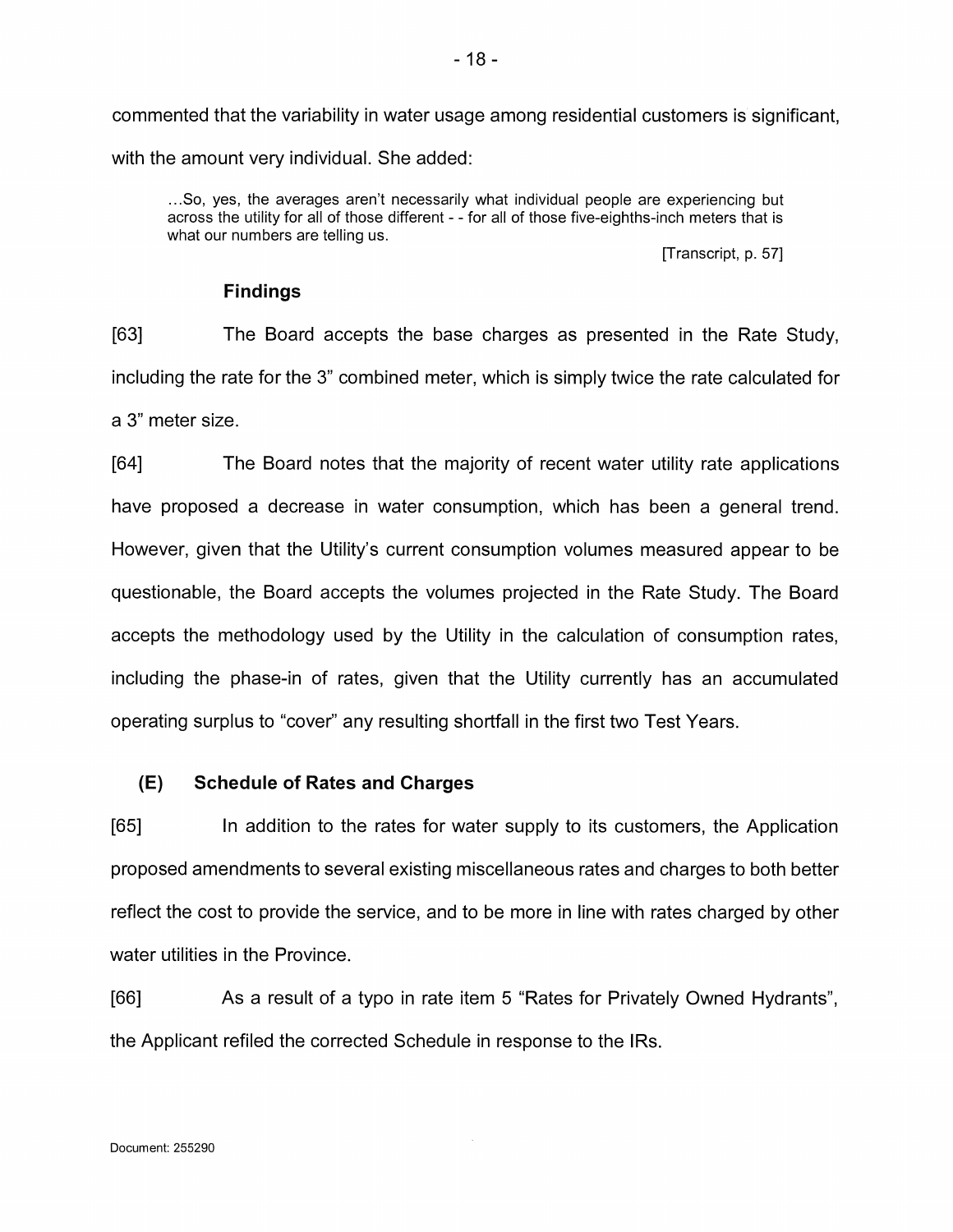### **Findings**

[67] The Board has reviewed the proposed amendments, as filed in response to the IRs, and finds them to be reasonable.

[68] The Schedules of Rates and Charges for the Test Years are approved as calculated in the revised Rate Study.

### **(F)Schedule of Rules and Regulations**

[69] The response to the IRs listed the proposed changes to the Schedule of Rules and Regulations, which Ms. Ramsay described as being administrative in nature and to provide greater clarity, as well as to move the references to any charges to the Schedule of Rates and Charges.

[70] The Applicant refiled the Schedule in response to the IRs in order to correct typos with respect to Regulation 21 "Cross Connection Control and Backflow Prevention" and Regulation 36 "Pressure Relief Valves". It further advised that it has an active cross connection control and backflow prevention program in place.

### **Findings**

[71] The Board finds that the proposed changes to the Schedule of Rules and Regulations are reasonable, and approves the Schedule of Rules and Regulations as corrected and filed in response to the IRs.

# **IV CONCLUSION**

[72] The Board approves the Schedule of Rates and Charges for Water and Water Services, as filed in response to the IRs, effective July 1, 2017, April 1, 2018, and